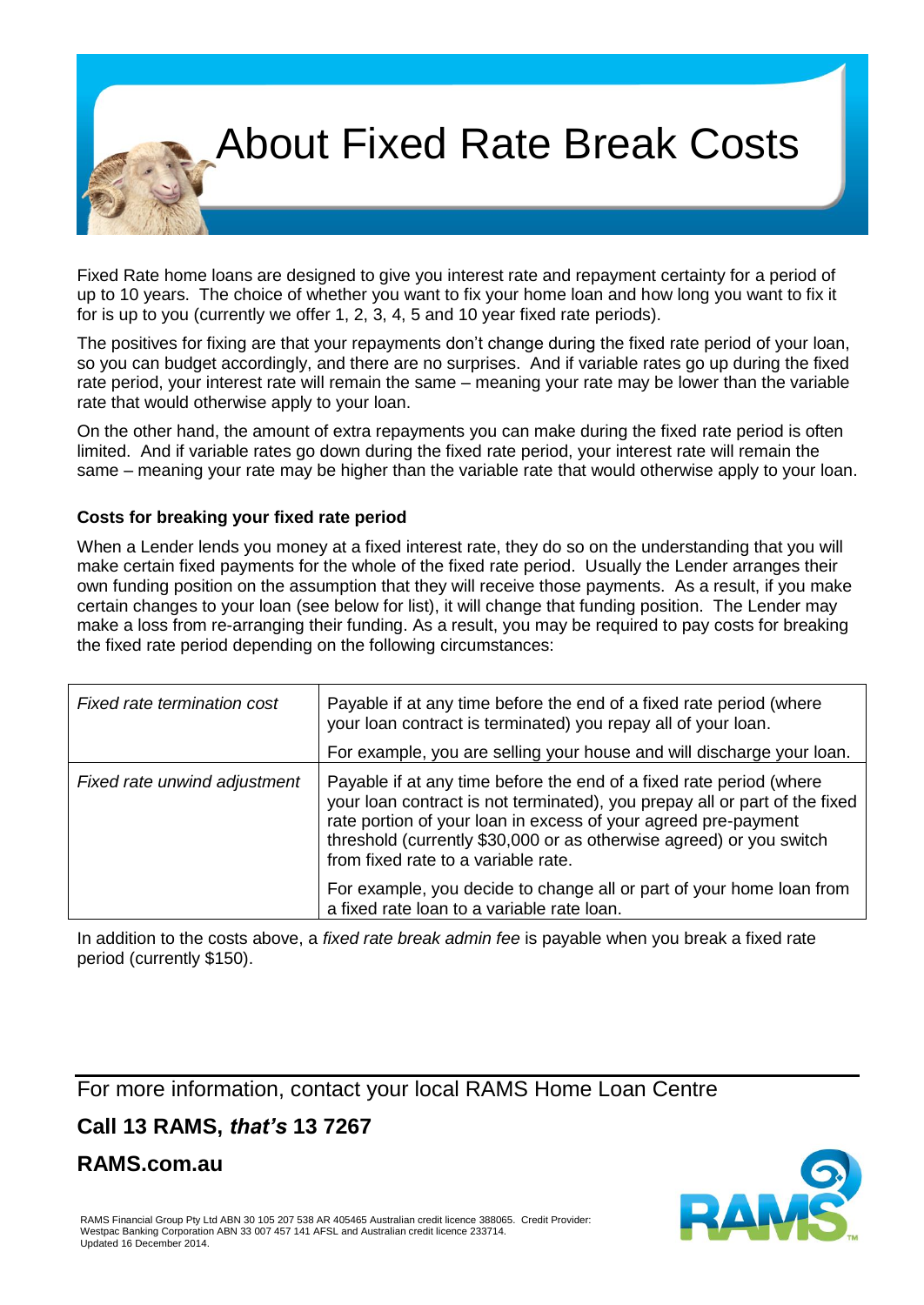# About Fixed Rate Break Costs

### **Avoiding costs for breaking your fixed rate period**

Break costs can be expensive so it's important to discuss with a RAMS Home Loan Specialist all the impacts a fixed rate loan can have down the track, before you decide to fix. Think about your circumstances and the likelihood that you will want to pay off your loan early, or whether you might want to sell your property before a fixed rate period would end.

You may also wish to consider choosing to split your loan i.e. a fixed rate portion for repayment certainty and a variable rate portion for greater repayment flexibility.

If you already have a fixed rate loan and plan to make extra repayments or change your fixed rate loan, call your local RAMS Home Loan Specialist or call **13 RAMS,** *that's* **13 7267** to discuss whether you may have to pay costs for breaking fixed rate.

#### **An example of costs for breaking fixed rate**

Costs for breaking a fixed rate period can be substantial, particularly where interest rates fall during the fixed rate period. The amount of such costs can vary significantly over time with the movements in interest rates, even daily.

The costs are also different for everyone, depending on their own situation, the amount of the loan and how long you have left to go on your fixed rate term.

To help you understand how we calculate these costs, on the next page we have shown a simplified example.

#### **Find out more**

To find out how costs for breaking a fixed rate period may affect you, please call your local RAMS Home Loan Specialist or call **13 RAMS,** *that's* **13 7267** to request a quote.

For more information, contact your local RAMS Home Loan Centre

## **Call 13 RAMS,** *that's* **13 7267**